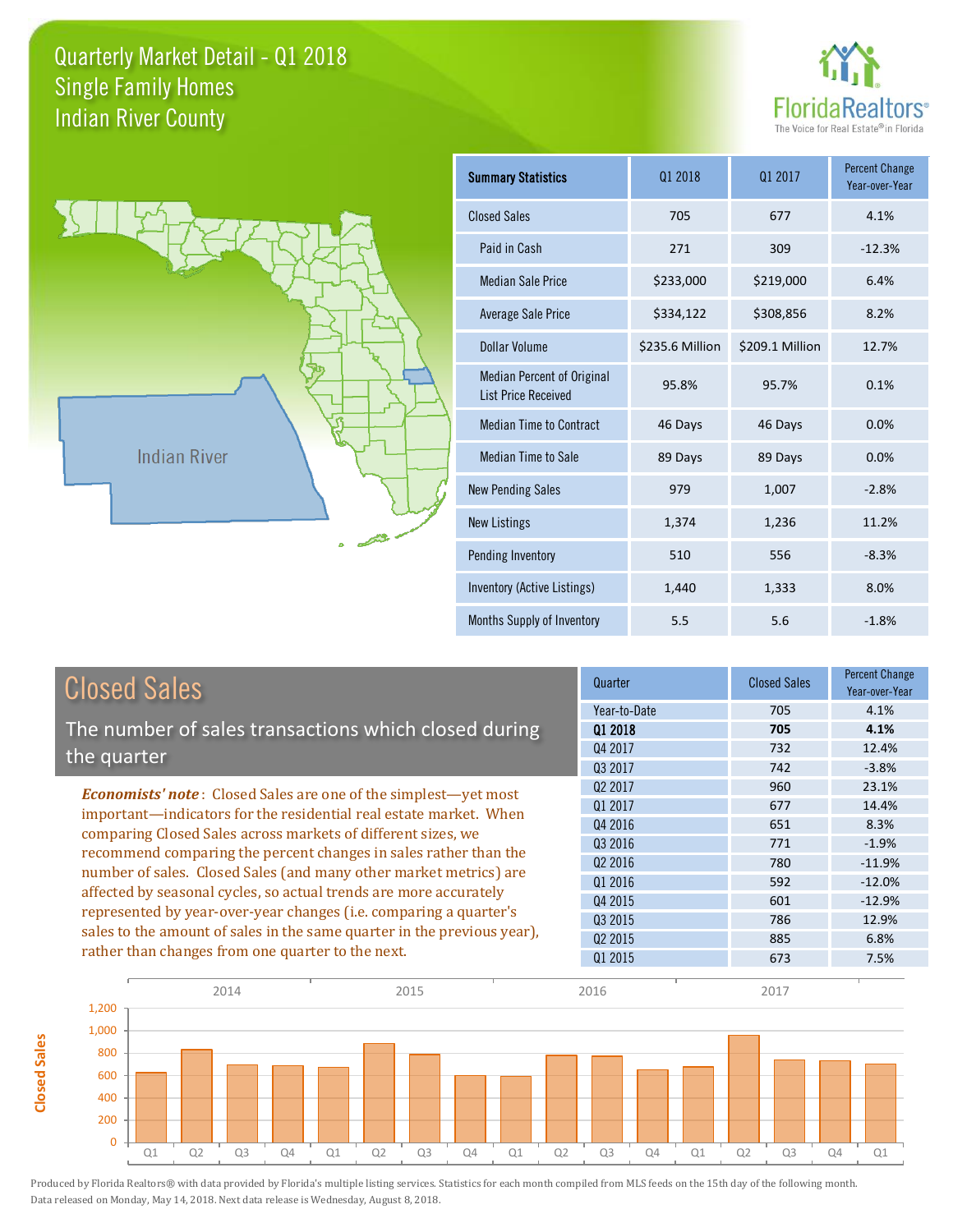

| Cash Sales                                                                      | Quarter             | <b>Cash Sales</b> | <b>Percent Change</b><br>Year-over-Year |
|---------------------------------------------------------------------------------|---------------------|-------------------|-----------------------------------------|
|                                                                                 | Year-to-Date        | 271               | $-12.3%$                                |
| The number of Closed Sales during the quarter in                                | 01 2018             | 271               | $-12.3%$                                |
|                                                                                 | Q4 2017             | 292               | 8.6%                                    |
| which buyers exclusively paid in cash                                           | 03 2017             | 258               | $-17.0%$                                |
|                                                                                 | 02 2017             | 396               | 13.8%                                   |
|                                                                                 | 01 2017             | 309               | 12.0%                                   |
| <b>Economists' note</b> : Cash Sales can be a useful indicator of the extent to | Q4 2016             | 269               | $-3.2%$                                 |
| which investors are participating in the market. Why? Investors are             | 03 2016             | 311               | $-8.5%$                                 |
| far more likely to have the funds to purchase a home available up front,        | Q <sub>2</sub> 2016 | 348               | $-22.3%$                                |
| whereas the typical homebuyer requires a mortgage or some other                 | 01 2016             | 276               | $-26.2%$                                |
| form of financing. There are, of course, many possible exceptions, so           | Q4 2015             | 278               | $-19.4%$                                |
| this statistic should be interpreted with care.                                 | 03 2015             | 340               | $-4.5%$                                 |
|                                                                                 | 02 2015             | 448               | 1.8%                                    |



# Cash Sales as a Percentage of Closed Sales

The percentage of Closed Sales during the quarter which were Cash Sales

*Economists' note* : This statistic is simply another way of viewing Cash Sales. The remaining percentages of Closed Sales (i.e. those not paid fully in cash) each quarter involved some sort of financing, such as mortgages, owner/seller financing, assumed loans, etc.



Q1 2015 374 1.4%

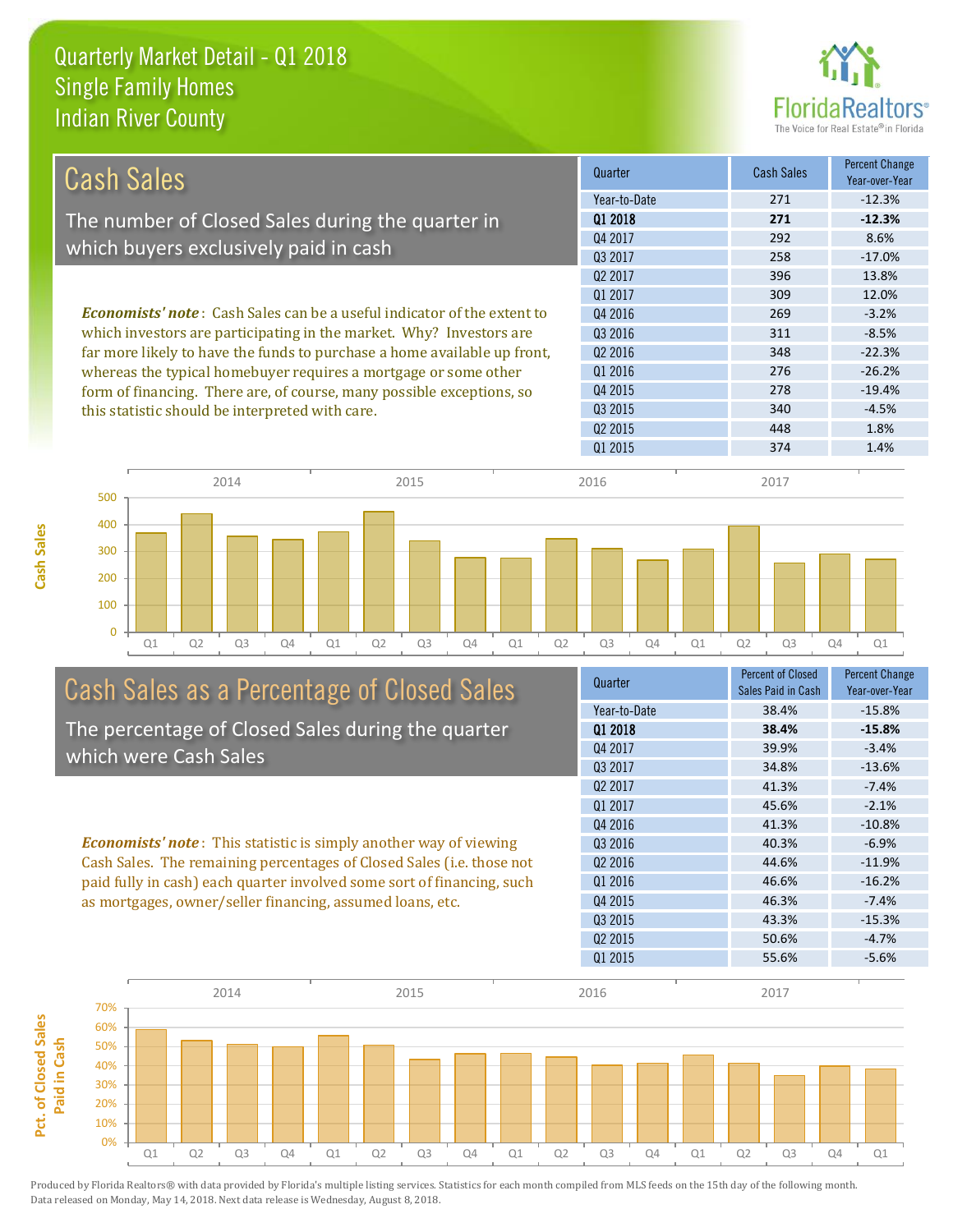

| <b>Median Sale Price</b>                                                  | Quarter             | <b>Median Sale Price</b> | <b>Percent Change</b><br>Year-over-Year |
|---------------------------------------------------------------------------|---------------------|--------------------------|-----------------------------------------|
|                                                                           | Year-to-Date        | \$233,000                | 6.4%                                    |
| The median sale price reported for the quarter (i.e.                      | 01 2018             | \$233,000                | 6.4%                                    |
| 50% of sales were above and 50% of sales were below)                      | Q4 2017             | \$227,000                | 10.7%                                   |
|                                                                           | Q3 2017             | \$230,000                | 15.0%                                   |
|                                                                           | Q <sub>2</sub> 2017 | \$232,250                | 10.6%                                   |
| <b>Economists' note:</b> Median Sale Price is our preferred summary       | Q1 2017             | \$219,000                | 18.2%                                   |
| statistic for price activity because, unlike Average Sale Price, Median   | 04 2016             | \$205,000                | 7.9%                                    |
| Sale Price is not sensitive to high sale prices for small numbers of      | Q3 2016             | \$200,000                | 11.7%                                   |
| homes that may not be characteristic of the market area. Keep in mind     | Q2 2016             | \$210,000                | 10.5%                                   |
| that median price trends over time are not always solely caused by        | Q1 2016             | \$185,250                | 12.3%                                   |
| changes in the general value of local real estate. Median sale price only | Q4 2015             | \$190,000                | 15.5%                                   |
| reflects the values of the homes that sold each quarter, and the mix of   | Q3 2015             | \$179,000                | 11.4%                                   |
| the types of homes that sell can change over time.                        | Q <sub>2</sub> 2015 | \$190,000                | 17.3%                                   |
|                                                                           | Q1 2015             | \$165,000                | 6.5%                                    |
| 2014<br>2015<br>\$250K                                                    | 2016                | 2017                     |                                         |
| \$200K                                                                    |                     |                          |                                         |
| \$150K                                                                    |                     |                          |                                         |
| \$100K                                                                    |                     |                          |                                         |

Q1 Q2 Q3 Q4 Q1 Q2 Q3 Q4 Q1 Q2 Q3 Q4 Q1 Q2 Q3 Q4 Q1

## Average Sale Price

The average sale price reported for the quarter (i.e. total sales in dollars divided by the number of sales)

*Economists' note* : Usually, we prefer Median Sale Price over Average Sale Price as a summary statistic for home prices. However, Average Sale Price does have its uses—particularly when it is analyzed alongside the Median Sale Price. For one, the relative difference between the two statistics can provide some insight into the market for higher-end homes in an area.

| Quarter             | <b>Average Sale Price</b> | <b>Percent Change</b><br>Year-over-Year |
|---------------------|---------------------------|-----------------------------------------|
| Year-to-Date        | \$334,122                 | 8.2%                                    |
| 01 2018             | \$334,122                 | 8.2%                                    |
| Q4 2017             | \$309,894                 | 10.7%                                   |
| Q3 2017             | \$368,069                 | 37.8%                                   |
| 02 2017             | \$349,628                 | $-0.2%$                                 |
| Q1 2017             | \$308,856                 | 3.8%                                    |
| Q4 2016             | \$279,938                 | $-3.3%$                                 |
| Q3 2016             | \$267,025                 | $-1.0%$                                 |
| Q <sub>2</sub> 2016 | \$350,320                 | 7.0%                                    |
| Q1 2016             | \$297,473                 | 10.8%                                   |
| Q4 2015             | \$289,386                 | 4.1%                                    |
| Q3 2015             | \$269,852                 | 7.1%                                    |
| Q <sub>2</sub> 2015 | \$327,281                 | 12.4%                                   |
| Q1 2015             | \$268,364                 | 10.7%                                   |



\$0K \$50K

**Median Sale Price**

**Median Sale Price** 

**Average Sale Price Average Sale Price**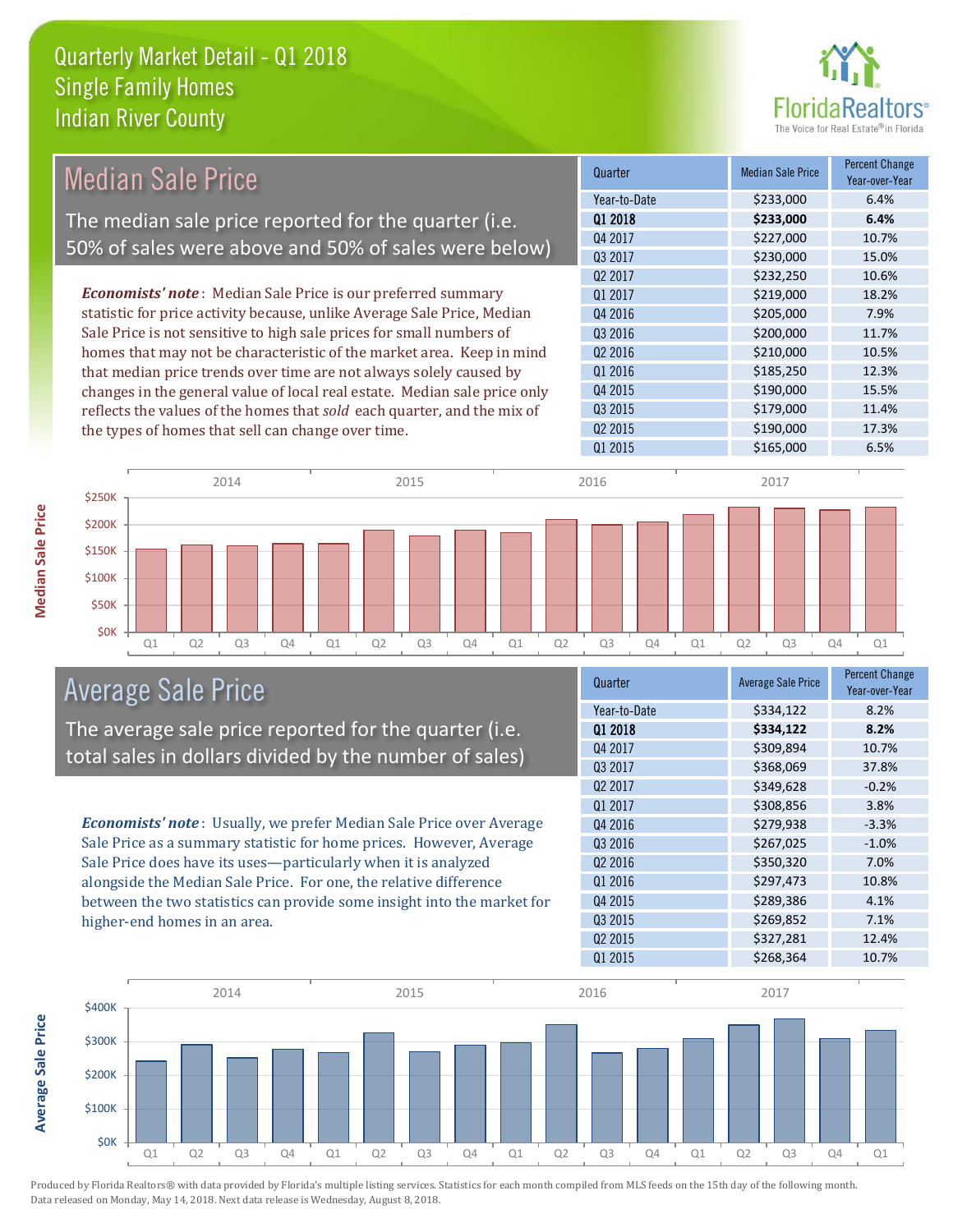

\$212.1 Million 21.0%

Q2 2015 **\$289.6 Million** 20.0%

Q3 2015

Q1 2015 **\$180.6 Million** 19.1%

| Dollar Volume                                                               | Quarter             | <b>Dollar Volume</b> | <b>Percent Change</b><br>Year-over-Year |
|-----------------------------------------------------------------------------|---------------------|----------------------|-----------------------------------------|
|                                                                             | Year-to-Date        | \$235.6 Million      | 12.7%                                   |
| The sum of the sale prices for all sales which closed                       | 01 2018             | \$235.6 Million      | 12.7%                                   |
|                                                                             | Q4 2017             | \$226.8 Million      | 24.5%                                   |
| during the quarter                                                          | 03 2017             | \$273.1 Million      | 32.7%                                   |
|                                                                             | 02 2017             | \$335.6 Million      | 22.8%                                   |
| <b>Economists' note:</b> Dollar Volume is simply the sum of all sale prices | 01 2017             | \$209.1 Million      | 18.7%                                   |
| in a given time period, and can quickly be calculated by multiplying        | Q4 2016             | \$182.2 Million      | 4.8%                                    |
| Closed Sales by Average Sale Price. It is a strong indicator of the health  | Q3 2016             | \$205.9 Million      | $-2.9%$                                 |
| of the real estate industry in a market, and is of particular interest to   | Q <sub>2</sub> 2016 | \$273.2 Million      | $-5.7%$                                 |
| real estate professionals, investors, analysts, and government agencies.    | Q1 2016             | \$176.1 Million      | $-2.5%$                                 |
| Potential home sellers and home buyers, on the other hand, will likely      | 04 2015             | \$173.9 Million      | $-9.3%$                                 |

Q1 Q2 Q3 Q4 Q1 Q2 Q3 Q4 Q1 Q2 Q3 Q4 Q1 Q2 Q3 Q4 Q1 \$0 \$100 M \$200 M \$300 M \$400 M 2014 2015 2016 2017

# Median Percent of Original List Price Received

be better served by paying attention to trends in the two components

of Dollar Volume (i.e. sales and prices) individually.

The median of the sale price (as a percentage of the original list price) across all properties selling during the quarter

*Economists' note* : The Median Percent of Original List Price Received is useful as an indicator of market recovery, since it typically rises as buyers realize that the market may be moving away from them and they need to match the selling price (or better it) in order to get a contract on the house. This is usually the last measure to indicate a market has shifted from down to up, so it is what we would call a *lagging* indicator.

| Quarter             | Med. Pct. of Orig.<br><b>List Price Received</b> | <b>Percent Change</b><br>Year-over-Year |
|---------------------|--------------------------------------------------|-----------------------------------------|
| Year-to-Date        | 95.8%                                            | 0.1%                                    |
| 01 2018             | 95.8%                                            | 0.1%                                    |
| Q4 2017             | 95.7%                                            | 0.1%                                    |
| Q3 2017             | 96.0%                                            | 0.8%                                    |
| Q <sub>2</sub> 2017 | 94.9%                                            | 0.2%                                    |
| Q1 2017             | 95.7%                                            | 0.8%                                    |
| Q4 2016             | 95.6%                                            | 1.4%                                    |
| Q3 2016             | 95.2%                                            | 0.4%                                    |
| 02 2016             | 94.7%                                            | 0.7%                                    |
| Q1 2016             | 94.9%                                            | 0.9%                                    |
| Q4 2015             | 94.3%                                            | 1.0%                                    |
| 03 2015             | 94.8%                                            | 1.3%                                    |
| Q <sub>2</sub> 2015 | 94.0%                                            | 1.0%                                    |
| Q1 2015             | 94.1%                                            | 0.4%                                    |



Produced by Florida Realtors® with data provided by Florida's multiple listing services. Statistics for each month compiled from MLS feeds on the 15th day of the following month. Data released on Monday, May 14, 2018. Next data release is Wednesday, August 8, 2018.

**Med. Pct. of Orig.** 

Med. Pct. of Orig.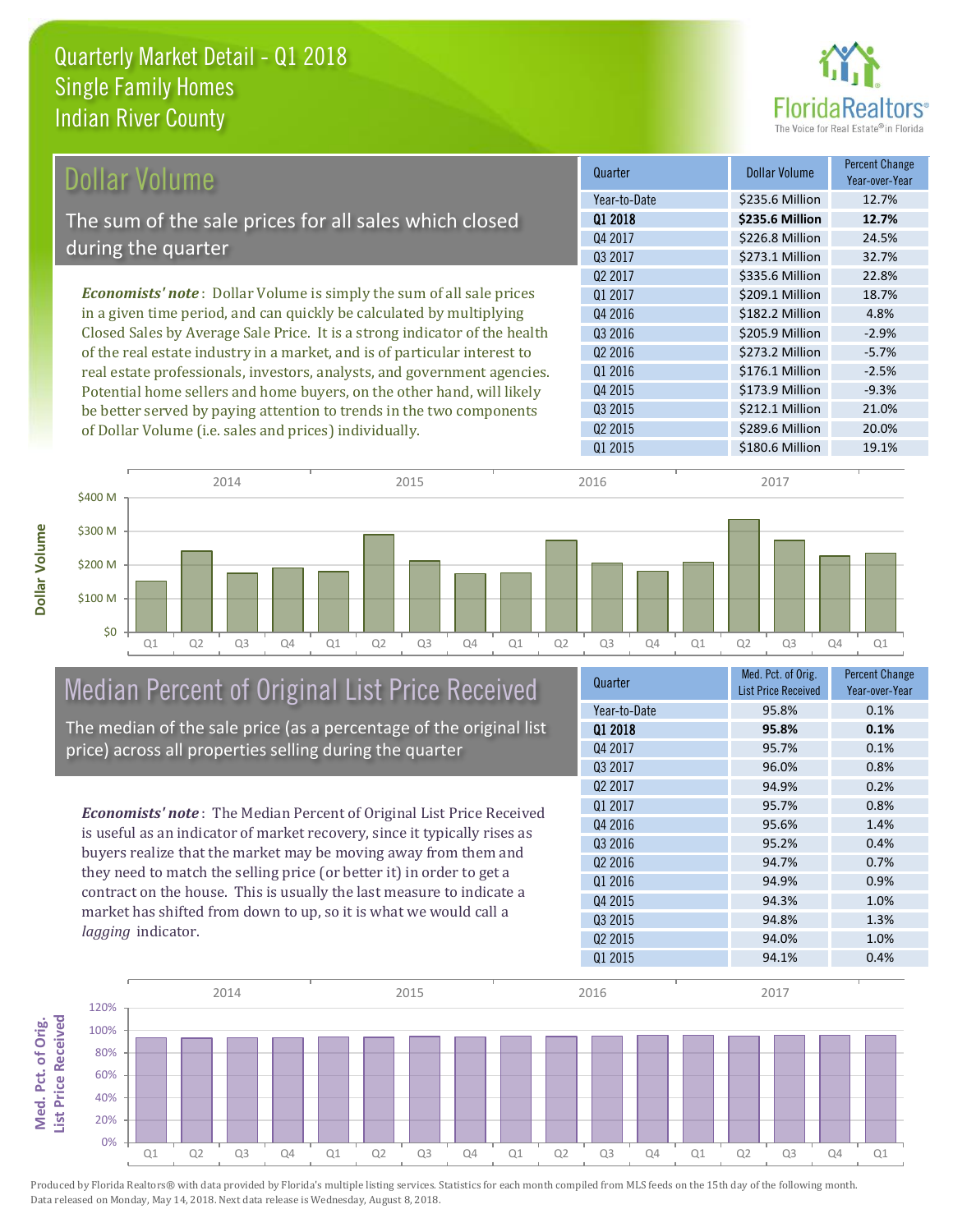

#### *Economists' note* : Like Time to Sale, Time to Contract is a measure of the length of the home selling process calculated for sales which closed during the quarter. The difference is that Time to Contract measures the number of days between the initial listing of a property and the Q1 2017 **46 Days** 46 Days 46 Days Q4 2016 **41 Days** -26.8% Q3 2016 46 Days -24.6% Q2 2016 **47 Days** -25.4% Q1 2016 **57 Days** -44.7% Quarter Median Time to **Median Time to Contract** Percent Change Year-over-Year Q1 2018 **46 Days 0.0%** Year-to-Date 46 Days 0.0% Q4 2017 **49 Days** 19.5% Q3 2017 47 Days 2.2% Q2 2017 50 Days 6.4% Median Time to Contract The median number of days between the listing date and contract date for all Closed Sales during the quarter

signing of the contract which eventually led to the closing of the sale. When the gap between Median Time to Contract and Median Time to Sale grows, it is usually a sign of longer closing times and/or declining numbers of cash sales.

Q2 2015 63 Days -38.2% Q1 2015 103 Days 10.8% 56 Days -40.4% Q3 2015 61 Days -41.9% Q4 2015



# Median Time to Sale

**Median Time to** 

**Median Time to** 

The median number of days between the listing date and closing date for all Closed Sales during the quarter

*Economists' note* : Time to Sale is a measure of the length of the home selling process, calculated as the number of days between the initial listing of a property and the closing of the sale. *Median* Time to Sale is the amount of time the "middle" property selling this month was on the market. That is, 50% of homes selling this month took *less* time to sell, and 50% of homes took *more* time to sell. Median Time to Sale gives a more accurate picture than Average Time to Sale, which can be skewed upward by small numbers of properties taking an abnormally long time to sell.

| Quarter             | <b>Median Time to Sale</b> | Percent Change<br>Year-over-Year |
|---------------------|----------------------------|----------------------------------|
| Year-to-Date        | 89 Days                    | 0.0%                             |
| 01 2018             | 89 Days                    | 0.0%                             |
| Q4 2017             | 97 Days                    | 11.5%                            |
| Q3 2017             | 91 Days                    | $-5.2%$                          |
| Q <sub>2</sub> 2017 | 96 Days                    | 3.2%                             |
| 01 2017             | 89 Days                    | $-15.2%$                         |
| Q4 2016             | 87 Days                    | $-13.0%$                         |
| Q3 2016             | 96 Days                    | $-10.3%$                         |
| Q <sub>2</sub> 2016 | 93 Days                    | $-12.3%$                         |
| Q1 2016             | 105 Days                   | $-11.8%$                         |
| Q4 2015             | 100 Days                   | $-10.7%$                         |
| Q3 2015             | 107 Days                   | $-8.5%$                          |
| Q <sub>2</sub> 2015 | 106 Days                   | $-5.4%$                          |
| Q1 2015             | 119 Days                   | 15.5%                            |

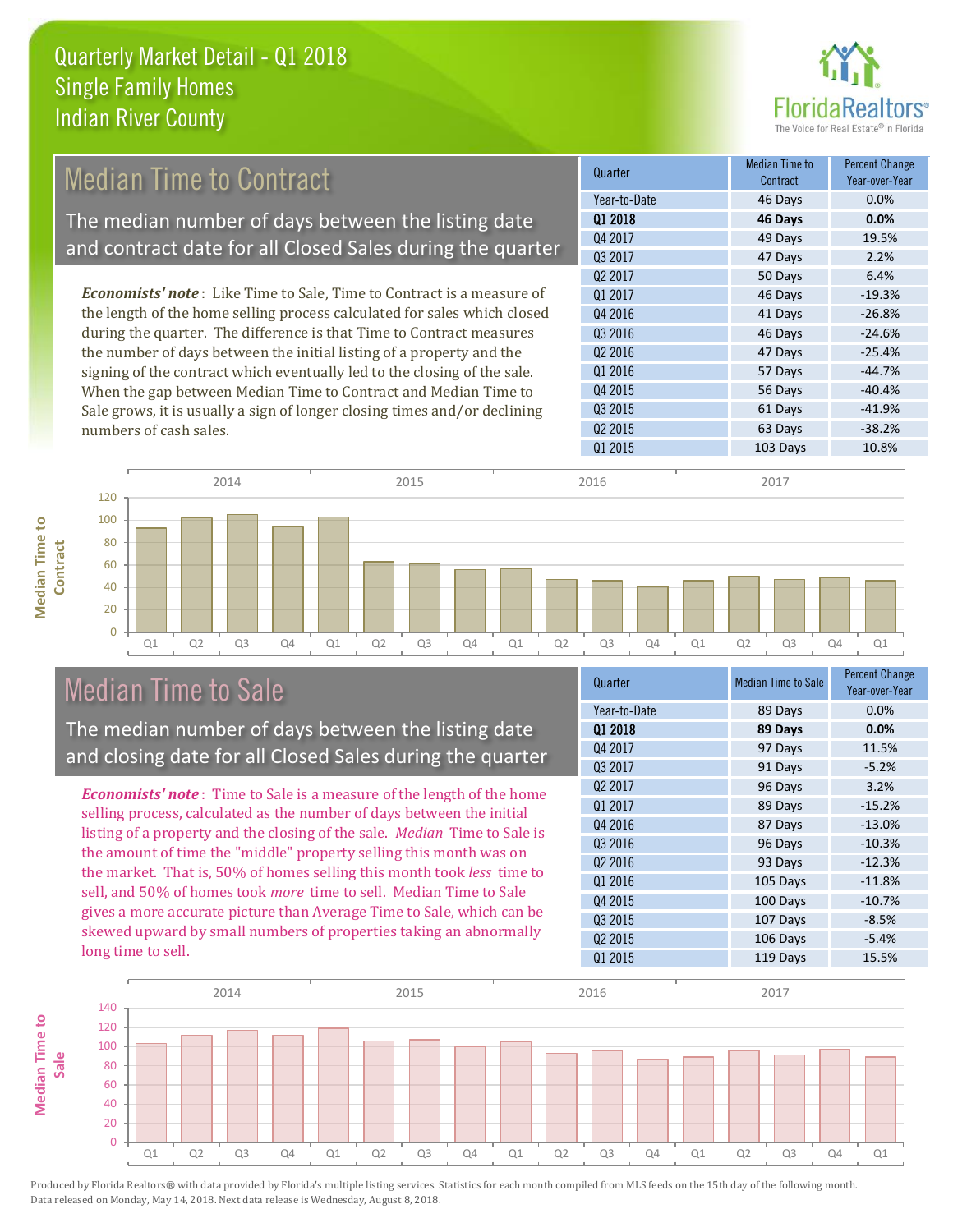

| <b>New Pending Sales</b>                                                      | Quarter             | <b>New Pending Sales</b> | <b>Percent Change</b><br>Year-over-Year |
|-------------------------------------------------------------------------------|---------------------|--------------------------|-----------------------------------------|
|                                                                               | Year-to-Date        | 979                      | $-2.8%$                                 |
| The number of listed properties that went under                               | 01 2018             | 979                      | $-2.8%$                                 |
|                                                                               | Q4 2017             | 746                      | 12.7%                                   |
| contract during the quarter                                                   | 03 2017             | 715                      | $-9.5%$                                 |
|                                                                               | Q <sub>2</sub> 2017 | 981                      | 13.0%                                   |
| <b>Economists' note:</b> Because of the typical length of time it takes for a | 01 2017             | 1,007                    | 22.8%                                   |
| sale to close, economists consider Pending Sales to be a decent               | Q4 2016             | 662                      | 7.6%                                    |
| indicator of potential future Closed Sales. It is important to bear in        | Q3 2016             | 790                      | $-1.6%$                                 |
| mind, however, that not all Pending Sales will be closed successfully.        | Q <sub>2</sub> 2016 | 868                      | $-29.5%$                                |
| So, the effectiveness of Pending Sales as a future indicator of Closed        | Q1 2016             | 820                      | $-35.1%$                                |
| Sales is susceptible to changes in market conditions such as the              | Q4 2015             | 615                      | $-40.9%$                                |
| availability of financing for homebuyers and the inventory of                 | Q3 2015             | 803                      | $-28.2%$                                |
| distressed properties for sale.                                               | Q <sub>2</sub> 2015 | 1,232                    | $-3.1%$                                 |
|                                                                               | Q1 2015             | 1,263                    | 12.1%                                   |



#### New Listings The number of properties put onto the market during the quarter

*Economists' note* : New Listings tend to rise in delayed response to increasing prices, so they are often seen as a lagging indicator of market health. As prices rise, potential sellers raise their estimations of value—and in the most recent cycle, rising prices have freed up many potential sellers who were previously underwater on their mortgages. Note that in our calculations, we take care to not include properties that were recently taken off the market and quickly relisted, since these are not really *new* listings.

| Quarter             | <b>New Listings</b> | <b>Percent Change</b><br>Year-over-Year |
|---------------------|---------------------|-----------------------------------------|
| Year-to-Date        | 1,374               | 11.2%                                   |
| 01 2018             | 1,374               | 11.2%                                   |
| Q4 2017             | 926                 | 2.5%                                    |
| Q3 2017             | 790                 | $-13.1%$                                |
| 02 2017             | 1,060               | 16.7%                                   |
| 01 2017             | 1,236               | 10.2%                                   |
| Q4 2016             | 903                 | 15.6%                                   |
| 03 2016             | 909                 | 11.7%                                   |
| Q <sub>2</sub> 2016 | 908                 | 5.7%                                    |
| Q1 2016             | 1,122               | 4.7%                                    |
| Q4 2015             | 781                 | $-12.3%$                                |
| Q3 2015             | 814                 | $-3.6%$                                 |
| Q <sub>2</sub> 2015 | 859                 | 0.0%                                    |
| Q1 2015             | 1,072               | 3.4%                                    |



Produced by Florida Realtors® with data provided by Florida's multiple listing services. Statistics for each month compiled from MLS feeds on the 15th day of the following month. Data released on Monday, May 14, 2018. Next data release is Wednesday, August 8, 2018.

**New Listings**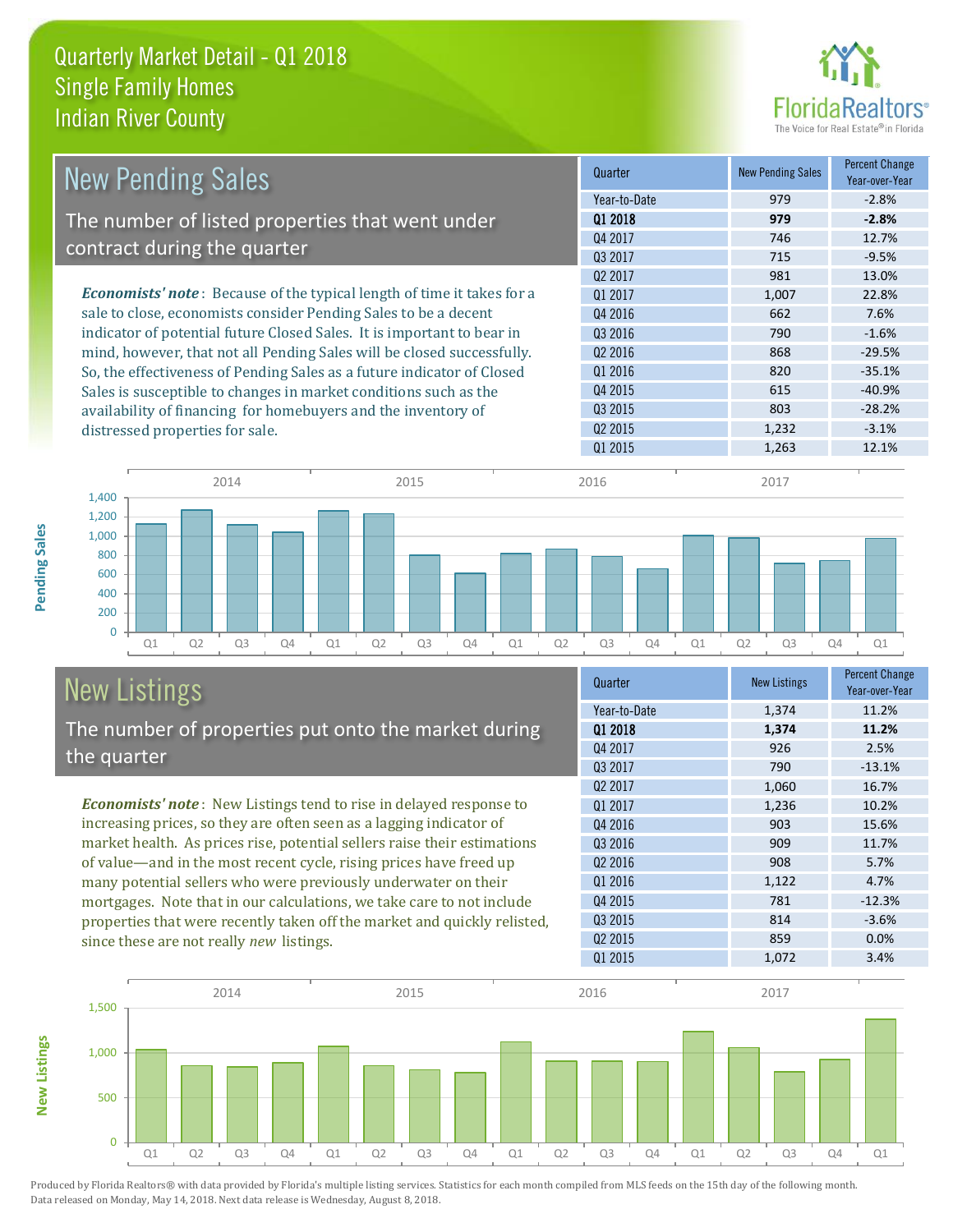

| <b>Inventory (Active Listings)</b>                                           | Quarter             | Inventory | <b>Percent Change</b><br>Year-over-Year |
|------------------------------------------------------------------------------|---------------------|-----------|-----------------------------------------|
|                                                                              | YTD (Monthly Avg)   | 1,441     | 1.4%                                    |
| The number of property listings active at the end of                         | 01 2018             | 1,440     | 8.0%                                    |
|                                                                              | Q4 2017             | 1,176     | $-3.7%$                                 |
| the quarter                                                                  | 03 2017             | 1,148     | 3.1%                                    |
|                                                                              | Q <sub>2</sub> 2017 | 1,237     | 7.4%                                    |
| <b>Economists' note</b> : There are a number of ways to define and calculate | 01 2017             | 1,333     | $-5.7%$                                 |
| Inventory. Our method is to simply count the number of active listings       | Q4 2016             | 1,221     | 3.8%                                    |
| on the last day of the quarter, and hold this number to compare with         | Q3 2016             | 1,113     | 1.0%                                    |
| the same quarter the following year. Inventory rises when New                | Q <sub>2</sub> 2016 | 1,152     | $-3.8%$                                 |
| Listings are outpacing the number of listings that go off-market             | Q1 2016             | 1,414     | $-1.8%$                                 |
| (regardless of whether they actually sell). Likewise, it falls when New      | Q4 2015             | 1,176     | $-16.5%$                                |
| Listings aren't keeping up with the rate at which homes are going off-       | Q3 2015             | 1,102     | $-19.9%$                                |



# Months Supply of Inventory

An estimate of the number of months it will take to deplete the current Inventory given recent sales rates

*Economists' note* : MSI is a useful indicator of market conditions. The benchmark for a balanced market (favoring neither buyer nor seller) is 5.5 months of inventory. Anything higher is traditionally a buyers' market, and anything lower is a sellers' market. There is no single accepted way of calculating MSI. A common method is to divide current Inventory by the most recent month's Closed Sales count, but this count is a usually poor predictor of future Closed Sales due to seasonal cycles. To eliminate seasonal effects, we use the 12-month average of monthly Closed Sales instead.

| Quarter                  | <b>Months Supply</b> | <b>Percent Change</b><br>Year-over-Year |
|--------------------------|----------------------|-----------------------------------------|
| <b>YTD (Monthly Avg)</b> | 5.5                  | $-9.8%$                                 |
| Q1 2018                  | 5.5                  | $-1.8%$                                 |
| Q4 2017                  | 4.5                  | $-13.5%$                                |
| Q3 2017                  | 4.5                  | $-8.2%$                                 |
| Q <sub>2</sub> 2017      | 4.9                  | $-2.0%$                                 |
| 01 2017                  | 5.6                  | $-5.1%$                                 |
| Q4 2016                  | 5.2                  | 8.3%                                    |
| Q3 2016                  | 4.9                  | 11.4%                                   |
| Q <sub>2</sub> 2016      | 5.0                  | 2.0%                                    |
| Q1 2016                  | 5.9                  | $-1.7%$                                 |
| Q4 2015                  | 4.8                  | $-18.6%$                                |
| 03 2015                  | 4.4                  | $-25.4%$                                |
| Q <sub>2</sub> 2015      | 4.9                  | $-18.3%$                                |
| Q1 2015                  | 6.0                  | $-11.8%$                                |

Q1 2015 1,440 -7.8%

Q2 2015 **1,198** -15.2%



**Inventory**

market.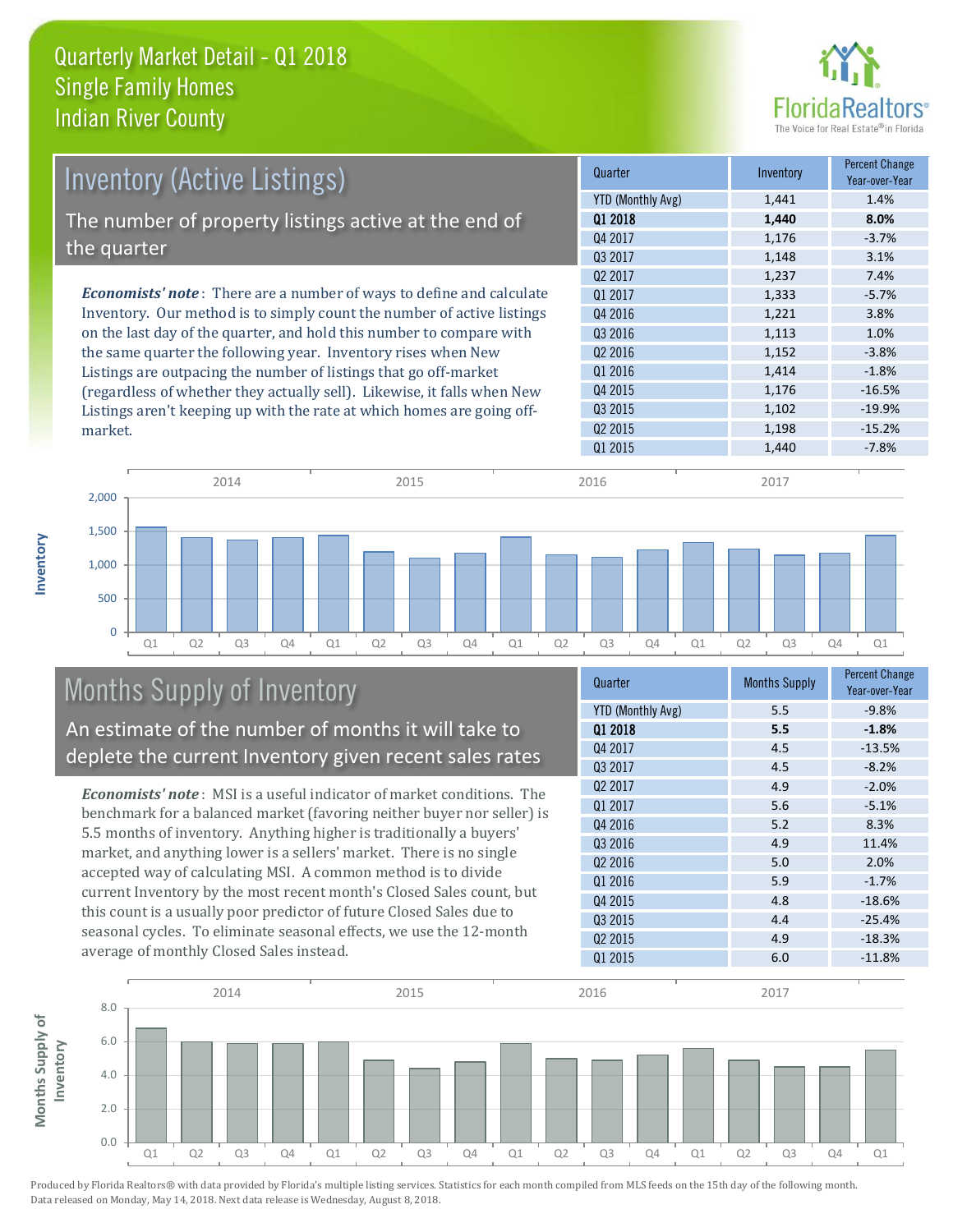

# Closed Sales by Sale Price

The number of sales transactions which closed during the quarter

*Economists' note:* Closed Sales are one of the simplest—yet most important—indicators for the residential real estate market. When comparing Closed Sales across markets of different sizes, we recommend comparing the percent changes in sales rather than the number of sales. Closed Sales (and many other market metrics) are affected by seasonal cycles, so actual trends are more accurately represented by year-over-year changes (i.e. comparing a quarter's sales to the amount of sales in the same quarter in the previous year), rather than changes from one quarter to the next.

| Sale Price            | <b>Closed Sales</b> | <b>Percent Change</b><br>Year-over-Year |
|-----------------------|---------------------|-----------------------------------------|
| Less than \$50,000    | 5                   | $-16.7%$                                |
| \$50,000 - \$99,999   | 16                  | $-66.0%$                                |
| $$100,000 - $149,999$ | 97                  | 2.1%                                    |
| \$150,000 - \$199,999 | 149                 | 3.5%                                    |
| \$200,000 - \$249,999 | 119                 | $-8.5%$                                 |
| \$250,000 - \$299,999 | 107                 | 37.2%                                   |
| \$300,000 - \$399,999 | 86                  | 36.5%                                   |
| \$400,000 - \$599,999 | 54                  | $-3.6%$                                 |
| \$600,000 - \$999,999 | 45                  | 25.0%                                   |
| \$1,000,000 or more   | 27                  | 22.7%                                   |



#### Median Time to Contract by Sale Price The median number of days between the listing date and contract date for all Closed Sales during the quarter

*Economists' note* : Like Time to Sale, Time to Contract is a measure of the length of the home selling process calculated for sales which closed during the quarter. The difference is that Time to Contract measures the number of days between the initial listing of a property and the signing of the contract which eventually led to the closing of the sale. When the gap between Median Time to Contract and Median Time to Sale grows, it is usually a sign of longer closing times and/or declining numbers of cash sales.

| <b>Sale Price</b>     | Median Time to<br>Contract | Percent Change<br>Year-over-Year |
|-----------------------|----------------------------|----------------------------------|
| Less than \$50,000    | 7 Days                     | $-91.0%$                         |
| $$50,000 - $99,999$   | 11 Days                    | $-70.3%$                         |
| $$100,000 - $149,999$ | 37 Days                    | 42.3%                            |
| $$150,000 - $199,999$ | 27 Days                    | 8.0%                             |
| \$200,000 - \$249,999 | 69 Days                    | 76.9%                            |
| \$250,000 - \$299,999 | 43 Days                    | $-18.9%$                         |
| \$300,000 - \$399,999 | 37 Days                    | $-61.1%$                         |
| \$400,000 - \$599,999 | 84 Days                    | $-17.6%$                         |
| \$600,000 - \$999,999 | 158 Days                   | 8.2%                             |
| \$1,000,000 or more   | 82 Days                    | $-61.5%$                         |



Produced by Florida Realtors® with data provided by Florida's multiple listing services. Statistics for each month compiled from MLS feeds on the 15th day of the following month. Data released on Monday, May 14, 2018. Next data release is Wednesday, August 8, 2018.

**Median Time to Contract**

**Median Time to Contract**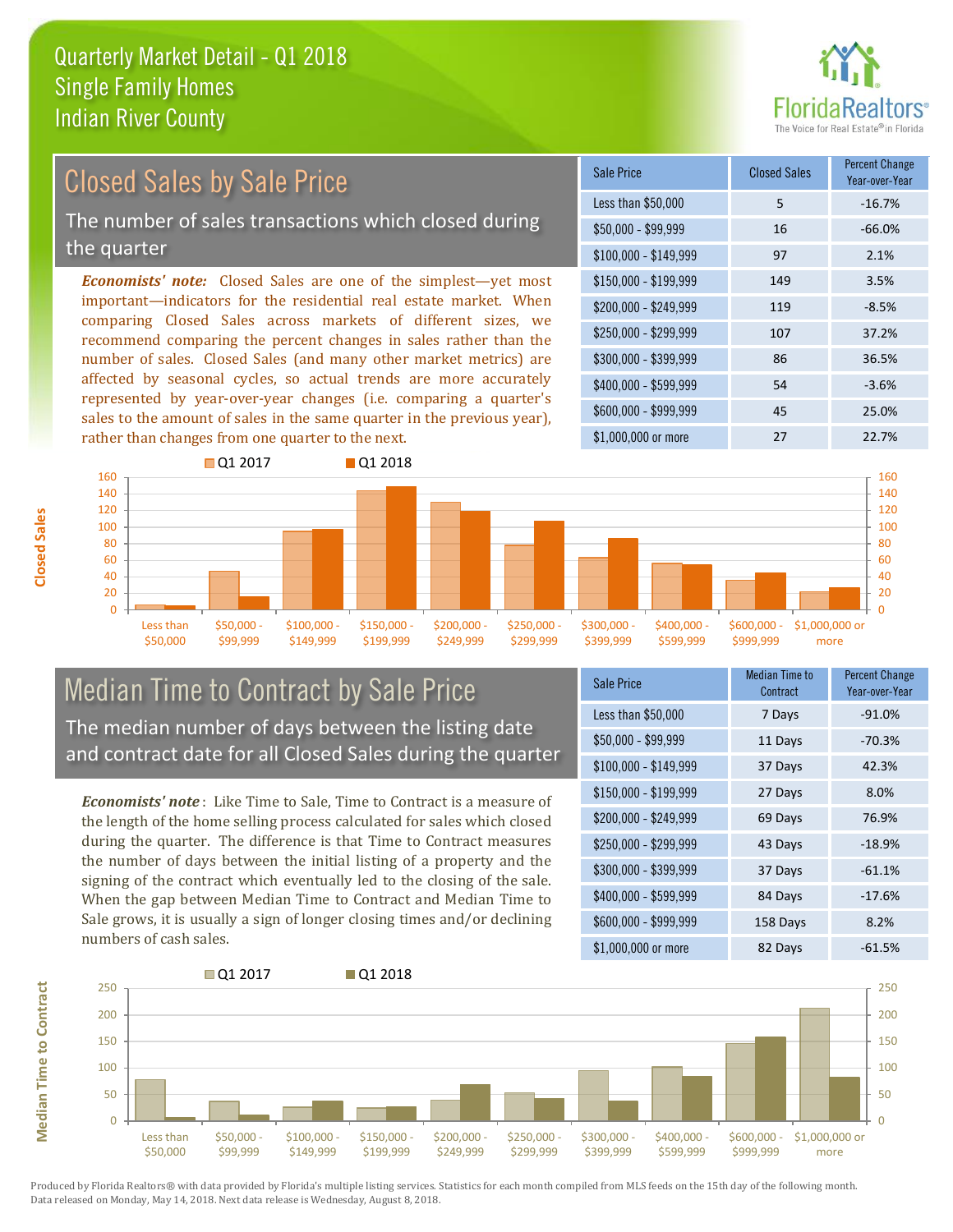

# New Listings by Initial Listing Price

The number of properties put onto the market during the quarter

*Economists' note:* New Listings tend to rise in delayed response to increasing prices, so they are often seen as a lagging indicator of market health. As prices rise, potential sellers raise their estimations of value—and in the most recent cycle, rising prices have freed up many potential sellers who were previously underwater on their mortgages. Note that in our calculations, we take care to not include properties that were recently taken off the market and quickly relisted, since these are not really *new* listings.

| <b>Initial Listing Price</b> | <b>New Listings</b> | <b>Percent Change</b><br>Year-over-Year |
|------------------------------|---------------------|-----------------------------------------|
| Less than \$50,000           | 4                   | $-20.0%$                                |
| \$50,000 - \$99,999          | 22                  | $-31.3%$                                |
| $$100,000 - $149,999$        | 129                 | $-6.5%$                                 |
| \$150,000 - \$199,999        | 220                 | $-3.9%$                                 |
| \$200,000 - \$249,999        | 214                 | $-8.2%$                                 |
| \$250,000 - \$299,999        | 206                 | 34.6%                                   |
| \$300,000 - \$399,999        | 206                 | 50.4%                                   |
| \$400,000 - \$599,999        | 169                 | 45.7%                                   |
| \$600,000 - \$999,999        | 105                 | $-11.0%$                                |
| \$1,000,000 or more          | 99                  | 32.0%                                   |



#### Inventory by Current Listing Price The number of property listings active at the end of the quarter

*Economists' note* : There are a number of ways to define and calculate Inventory. Our method is to simply count the number of active listings on the last day of the quarter, and hold this number to compare with the same quarter the following year. Inventory rises when New Listings are outpacing the number of listings that go off-market (regardless of whether they actually sell). Likewise, it falls when New Listings aren't keeping up with the rate at which homes are going offmarket.

| <b>Current Listing Price</b> | Inventory    | Percent Change<br>Year-over-Year |
|------------------------------|--------------|----------------------------------|
| Less than \$50,000           | $\mathbf{1}$ | $-50.0%$                         |
| $$50,000 - $99,999$          | 14           | $-44.0%$                         |
| $$100,000 - $149,999$        | 60           | 1.7%                             |
| $$150,000 - $199,999$        | 117          | $-9.3%$                          |
| $$200,000 - $249,999$        | 168          | $-3.4%$                          |
| \$250,000 - \$299,999        | 188          | 39.3%                            |
| \$300,000 - \$399,999        | 204          | 11.5%                            |
| \$400,000 - \$599,999        | 249          | 22.1%                            |
| \$600,000 - \$999,999        | 192          | $-3.5%$                          |
| \$1,000,000 or more          | 247          | 10.8%                            |



Produced by Florida Realtors® with data provided by Florida's multiple listing services. Statistics for each month compiled from MLS feeds on the 15th day of the following month. Data released on Monday, May 14, 2018. Next data release is Wednesday, August 8, 2018.

**Inventory**